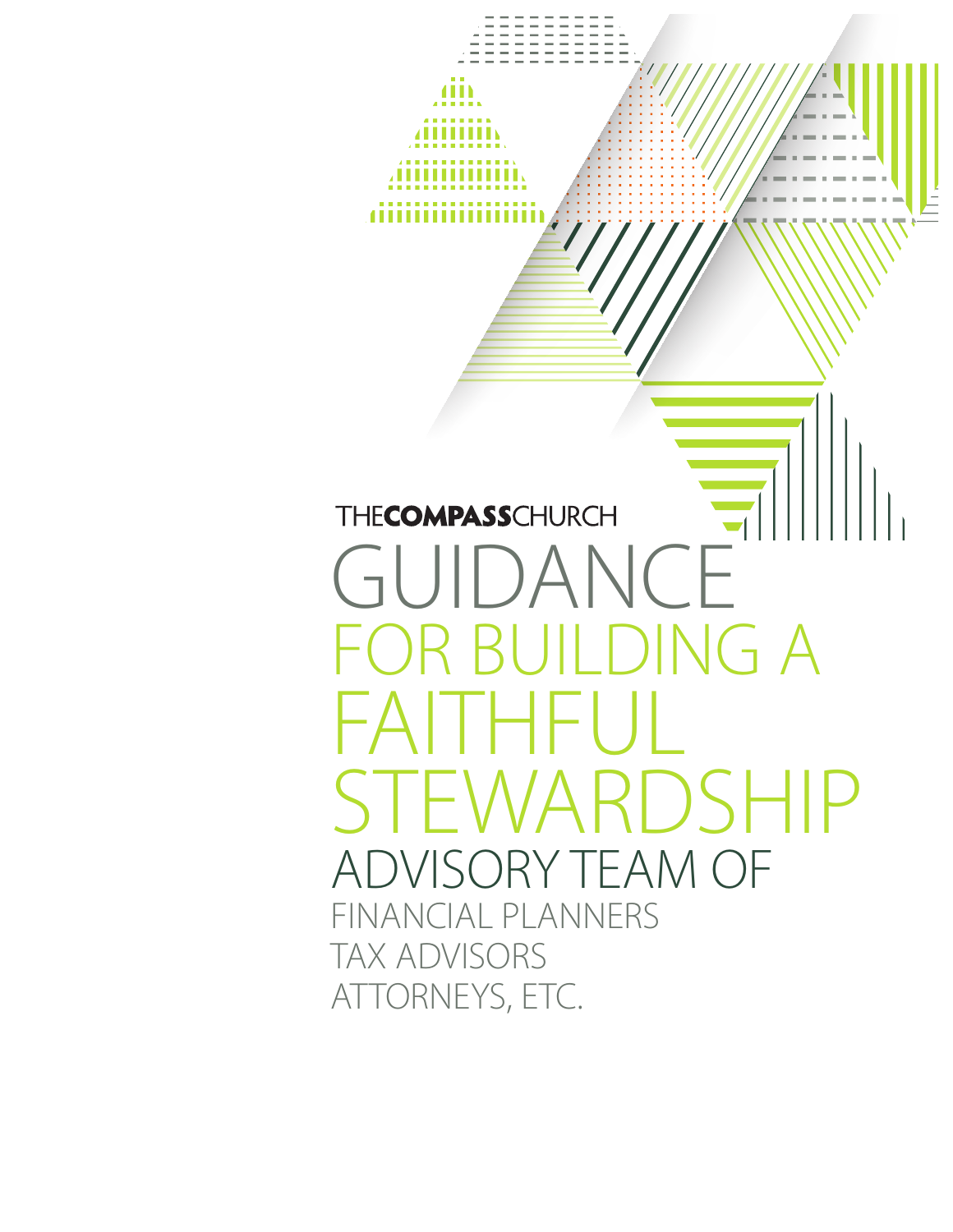# **BUILDING YOUR FAITHFUL STEWARDSHIP ADVISORY TEAM**

*Plans fail for lack of counsel, but with many advisers, they succeed.*

*Proverbs 15:22*

### **IT TAKES HUMILITY AND INTELLIGENCE TO ASK FOR HELP**

Finding and building a diligent and effective advisory team takes time and effort.

It will require humility, emotional intelligence, and self-awareness to admit that you could use the help of some trusted professional advisors when it comes to maximizing the effectiveness of your stewardship of God's resources that he has entrusted to your care to manage.

It is also intelligent and wise to acknowledge that learning from the expertise of others will prove helpful.

This brief guide is designed to help you consider how to interview, vet, and work with trusted professional advisors who have the heart of a teacher.

If your advisors cannot explain the investment options, applicable laws, and the tax implications of any strategy they are suggesting - in a way that you can understand the pros and cons - then, it's time to find new advisors.

## **YOUR ADVISORY TEAM HAS LIMITATIONS**

Financial planners, tax advisors, attorneys, etc. are not infallible. They are human and have limitations. These include:

- They do not and cannot predict the future.
- Their advice is limited by the information you give them and the timeframe in which they are making the recommendation. If you give them inaccurate or incomplete information, this limits their ability to provide sound counsel.
- Laws, investment tools, and circumstances change. What could have been the best strategy three years ago has changed because life is not static, it is dynamic. When these variables change it is wise to get updated advice.

# **ULTIMATELY YOU ARE RESPONSIBLE FOR THE DECISIONS YOU MAKE**

In the end, advisors only advise. You are responsible for the decisions you make. Do not sign, invest in, or begin any strategy that you do not understand. Take your time to learn. Don't just nod your head in agreement when you are still foggy on the details. With humility, ask more questions until it becomes clear to you.

**What you do,** even though it is based on the information from your advisors, **is ultimately your decision.**

*Your advisors are not responsible for your decisions.*

### **STARTING YOUR SEARCH**

Taking care to build the right team will have a huge impact on the long-term financial health, growth, and distribution of the resources God has entrusted to your care.

*Start your search by getting recommendations from trusted friends and family who you know are humbly effective with managing finances.*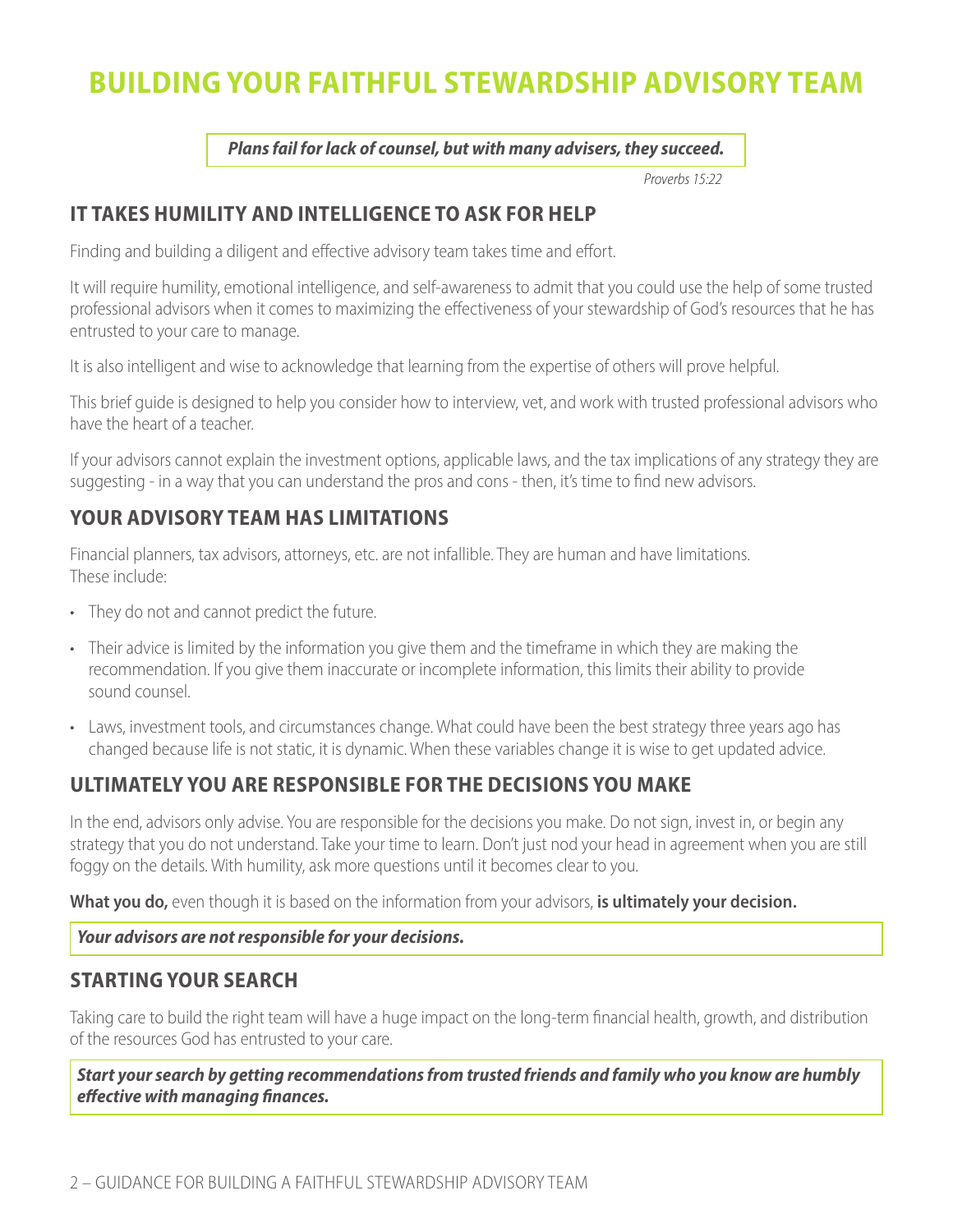You can also do some vetting and research online. Then, narrow the pool down to more than one candidate per advisory type (i.e. Financial Planners, Tax Advisors, Estate Planning Attorneys, etc.). Three candidates could prove to be helpful in your discernment process.

You should meet with several advisors before you make a decision. Assess how much you are learning from each advisor you meet with before you make your decision to put them on your Advisory Team.

# **VET & SELECT YOUR TEAM LIKE YOU WOULD A BABYSITTER**

You need to vet and select your Faithful Stewardship Advisory Team with at least as much diligence as you would take in selecting a babysitter for beloved children.

# **FIVE KEY QUESTIONS TO ASK**

Before you would allow someone to care for beloved children, you would get answers to these key questions. Getting answers to these questions will give you the clarity and wisdom you need to build your Faithful Stewardship Advisory Team.

# **1. WHAT IS YOUR BACKGROUND?**

#### *You are looking for integrity and trustworthiness.*

*The integrity of the upright guides them, but the unfaithful are destroyed by their duplicity. Proverbs 11:3* 

You would not knowingly allow a convicted felon to take care of your kids. Additionally, if a babysitter were to have the responsibility for driving your children from school, to practice, or out for dinner - you would require that they have a valid license and a record of good driving without significant violations.

You must take the same diligence when vetting the backgrounds of your potential Advisory Team.

You need to be diligent to check legal records and proper credentials for the services they are seeking to provide you.

Do some research and digging to see if they have any legal issues such as felonies, warrants, or a history of fraud. You can also look to see if they have been in several lawsuits and what were the findings of those legal proceedings. Lawsuits may not disqualify someone - but it becomes a healthy background check and will lead to a clarifying conversation.

After answering the background question and testing for integrity and trustworthiness, the next question of credentials and experience needs to be asked.

# **2. WHAT ARE YOUR CREDENTIALS AND EXPERIENCE?**

#### *You are looking for appropriate and current certifications for the counsel they will be providing.*

#### *The way of fools seems right to them, but the wise listen to advice. Proverbs 12:15*

Imagine you approach two different teenagers you are considering for the opportunity to babysit beloved children. The first teenager is a member of several clubs at school, has younger siblings, is CPR certified, and has a list of references from their three years of experience. The second teenager has none of these experiences or certifications, but they do possess a really big smile and they promise they are the best choice. Now, in this scenario, the wise choice seems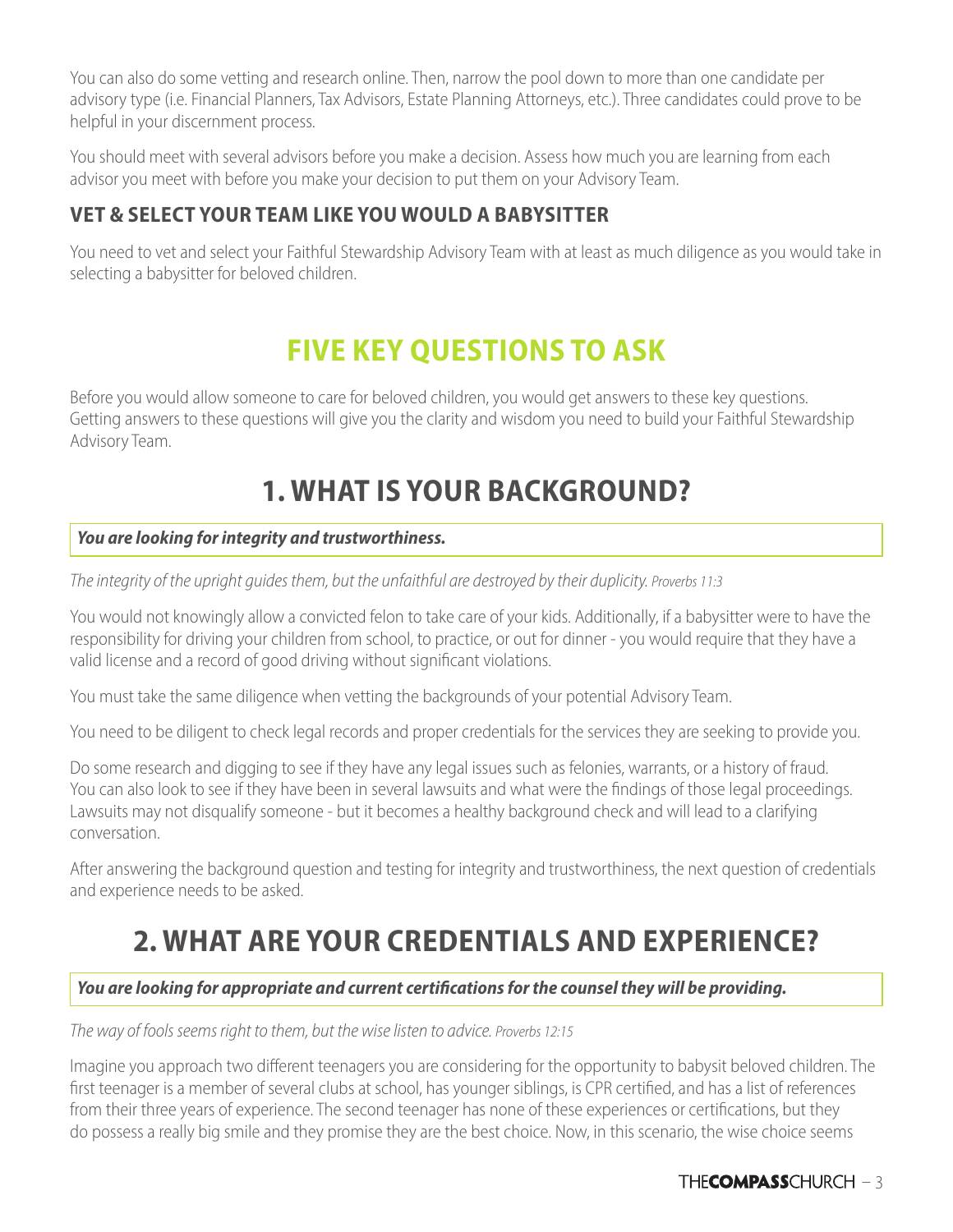obvious. Unfortunately, many people choose the second person because most people do not proceed with due diligence past a nice smile.

Registered advisor credentials, licenses, and areas of expertise are all factors that determine the services a potential advisor can offer. Generally, financial planners cannot sell insurance or securities products, such as mutual funds or stocks, without proper licenses. And they cannot give investment advice unless they are a registered investment advisor with state or federal regulatory bodies. Certified Public Accountants and Estate Planning Attorneys must all pass competency examinations to qualify for providing the services they offer.

# **HIRING A HEART SURGEON TO TREAT A COMMON COLD IS UNNECESSARY**

Just as you would not need the expertise and expense of a heart surgeon to treat you for the common cold, so too, your current specific needs, goals, and desires will help guide you to the appropriate counsel you need for your current situation. Your needs and circumstances will change over time and you may need a different kind of advisor or specialist in the future.

## **CREDENTIALS WITH WHICH YOU NEED TO BE FAMILIAR**

Below is a list of credentials and qualifications that you should be familiar with when looking for someone qualified to be on your Advisory Team.

**CFP® - Certified Financial Planner:** The Certified Financial Planner Board of Standards (CFP Board) requires candidates to meet what it calls "The Four E's": Education (Education through one of several approved methods, must demonstrate a comprehensive financial plan, covering investment, insurance, estate, retirement, education, and ethics), Examination (a 10-hour exam), Experience (three years of full-time experience) and Ethics (disclosure of any criminal, civil, governmental inquiry). CFPs must adhere to the fiduciary standard.

**CPA - Certified Public Accountant:** Someone with a CPA license has completed a bachelor's, has 150 hours of education, and has passed a rigorous Certified Public Accountant exam. CPAs are known for their role in income tax preparation but can specialize in many other areas, such as auditing, bookkeeping, forensic accounting, managerial accounting, and information technology.

**PFS - Professional Financial Specialist:** The American Institute of Certified Public Accountants (AICPA) grants the Personal Financial Specialist (PFS) credential only to certified public accountants (CPA) with significant personal financial planning education and experience. Many of these individuals hold a CFP in addition to their CPA. Individuals pursue the PFS credential because they want to display their expertise and knowledge as it relates to all aspects of financial planning.

**ChFC - Chartered Financial Consultant:** A professional designation representing completion of a comprehensive course consisting of financial education, examinations, and practical experience. Chartered Financial Consultant designations are granted by The American College upon completion of seven required courses and two elective courses. Those who earn the designation are understood to be knowledgeable in financial matters and to have the ability to provide sound advice.

**CFA - Chartered Financial Analyst:** If you are going to be analyzing a lot of intricate investments and above-average financial situations, CFA's are the ones for the job. Successful candidates take an average of four years to earn their CFA charter. The program covers a broad range of topics relating to investment management, financial analysis, stocks, bonds, and derivatives, and provides a generalist knowledge of other areas of finance. This is a prestigious and difficult certification.

**MBA - Master of Business Administration:** A postgraduate degree that is awarded to students who have mastered the study of business. The real advantage of someone with an MBA is their broad scope of knowledge about business in general. Someone with an MBA may be able to help with your personal finances, as well as consult your business endeavors.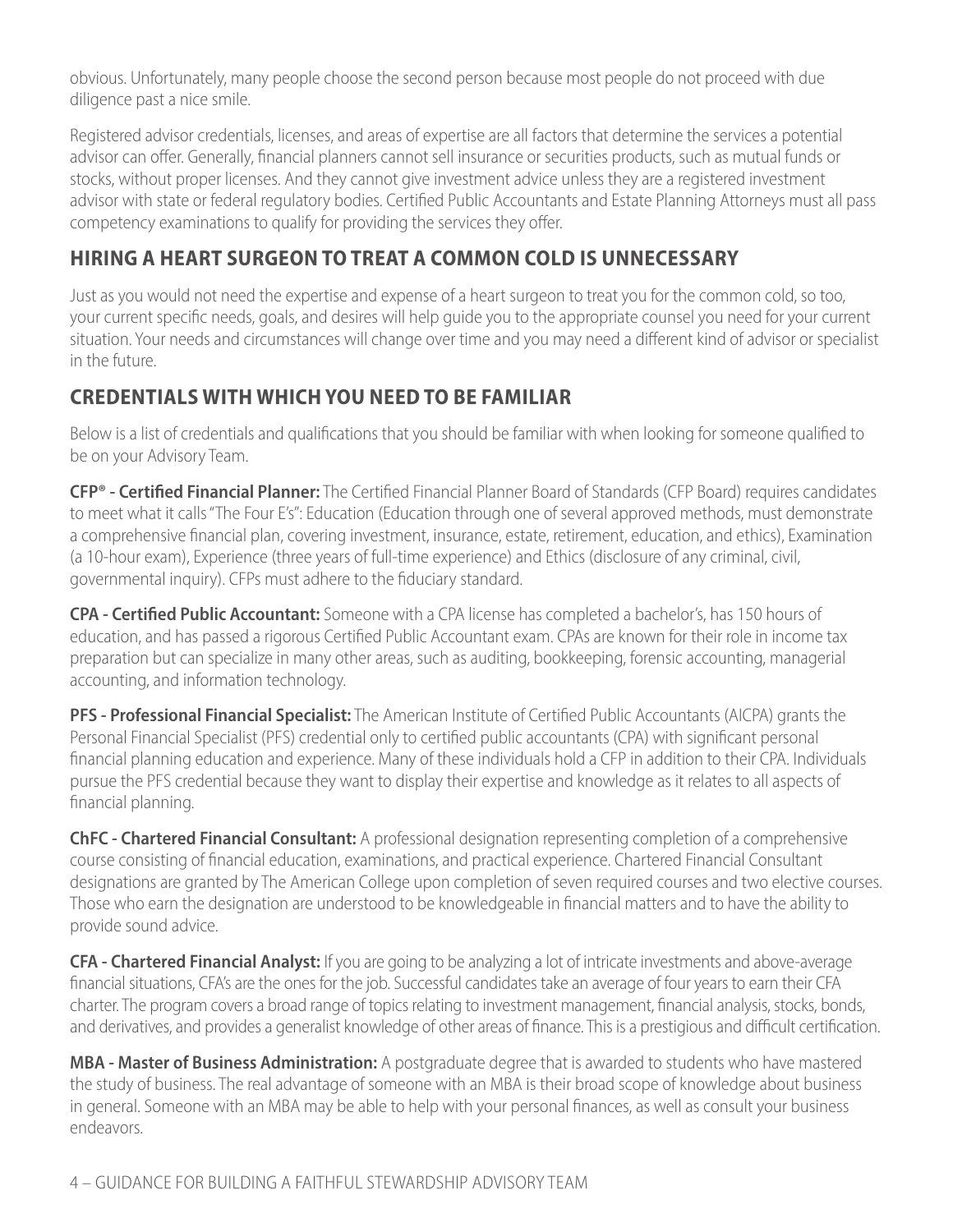**J.D. - Estate Planning Attorney:** An estate planning attorney must earn a Juris Doctorate degree from an accredited law school. They must take and pass the state bar exam where they practice. The focus of their law practice should include family law, real estate law, asset management, drafting wills, powers of attorney, and trusts.

*\*NOTE: Degrees, titles, licenses, certifications, endorsements, or impressive initials after a name … even those that have a requirement to be a fiduciary … these in themselves do not guarantee that your BEST INTERESTS will be served. This is why you must get satisfactory answers to the next question.*

# **3. ARE YOU WORKING FOR MY BEST INTERESTS?**

#### *You are looking for someone who has the heart of a teacher and is seeking to serve your best interests.*

*The plans of the righteous are just, but the advice of the wicked is deceitful. Proverbs 12:5*

Some babysitter's come with a servant's heart and diligent work ethic. They come to serve, not just get paid. They come prepared with fun activities. They help your children with their homework. They feed them healthy snacks, and they clean up the house while they are babysitting.

The babysitter you don't want to hire is the one who is asleep on the couch when you arrive home. You find out the kids didn't get fed, and there is an unkempt mess all over the house that wasn't there when you left. This type of babysitter is there to get paid, and not to serve your best interests.

Some advisors are here to serve you, and some advisors just want to get paid.

## **FILTERS FOR SCREENING ADVISORS FOR YOUR BEST INTEREST**

Here are some of the filters you can use to screen if an advisor has your best interests in mind as their first priority.

#### **Fiduciary vs. Suitability:**

*One of the most important questions you can ask your advisor is if they are committed to being a fiduciary: someone who will always give advice that is in your BEST INTERESTS.*

Unfortunately, many financial planners don't act as a fiduciary; they only act on suitability. This means that a financial planner without a fiduciary responsibility or heart commitment may not do what is best for you. Instead, they do what is suitable for you and what is best for them or their company.

**Educator vs. Salesman:** An educator will take the time to make sure you understand the investment vehicles you are using and the options and decisions that are available. A salesman just wants to make commissions off of trades and must meet sales goals. If the advisor is pushing you to make decisions quickly, and you don't quite understand what you're getting into, RUN FOR THE HILLS!

**Conservative vs. Aggressive:** Make sure the advisor's viewpoint on investing and life is neither too cautious nor overly aggressive for your risk tolerance and capacity. Your risk tolerance is a term used to describe how emotionally comfortable you are with the big ups and downs of investing in markets with risk. Your risk tolerance reveals what level of risk causes you to not sleep well at night. Your risk capacity is grounded in the realities of your current situation. You may be very comfortable with risk emotionally but your situation may demand that you are more conservative with your investments.

If you have a very low-risk tolerance, your advisor should be able to educate you to the point where you feel more comfortable taking on long-term risk for higher returns. If you have a very high-risk tolerance, your advisor should be willing to educate you on the potential for loss and help you feel comfortable with strategies for keeping risk at a healthy level.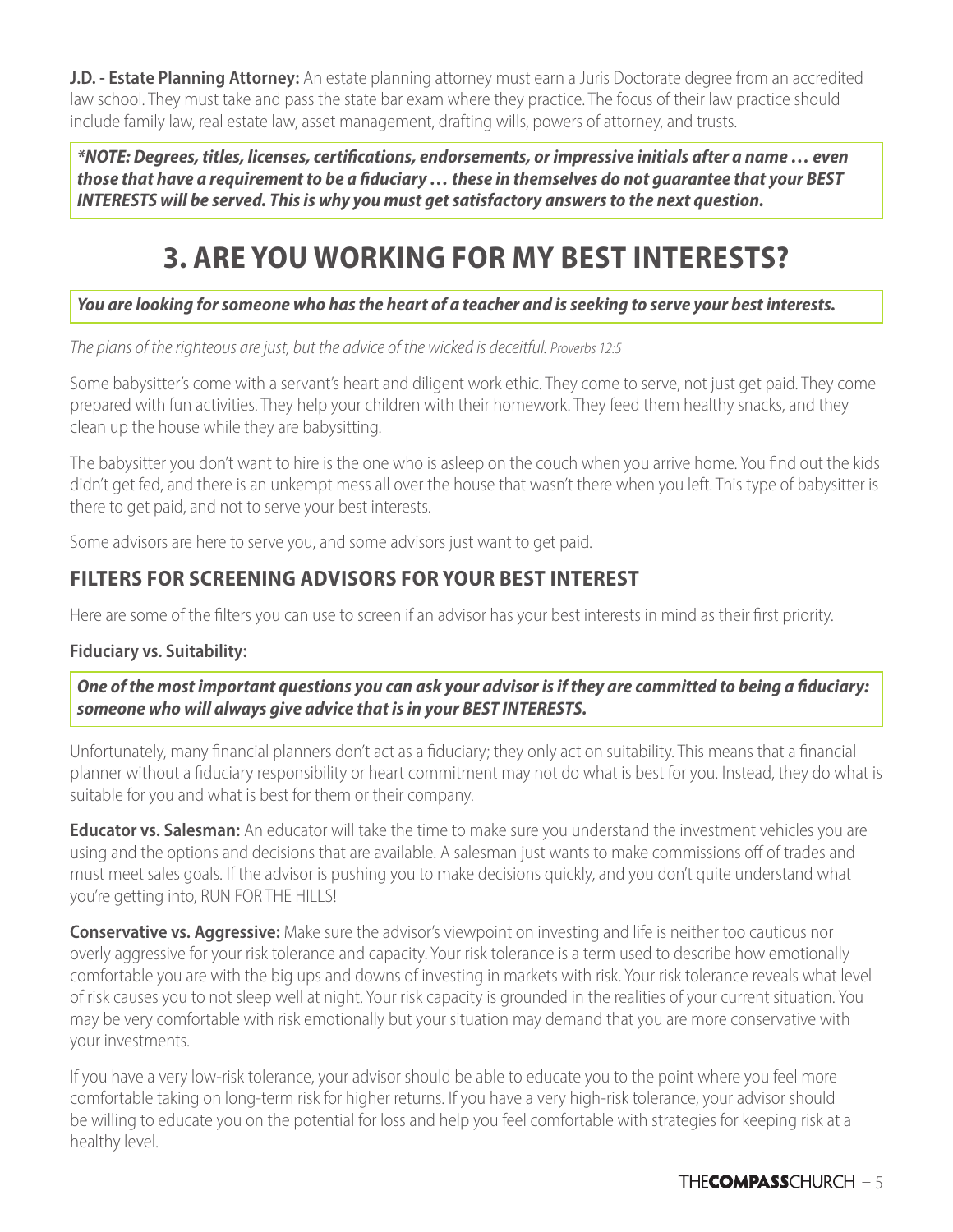## **GOOD QUESTIONS TO ASK A POTENTIAL FINANCIAL ADVISOR**

#### *• Will you show me your personal investment portfolio percentages, and explain why you've put your money in those investments with those percentages?*

Your advisor may recommend different investments for you because you might be in a different stage of life, but they should be willing to show you where their money is allocated and why they have chosen that allocation for themselves.

It would be inappropriate to expect them to show you how much they have - however, they should be able to share percentages and how they arrived at that plan for themselves.

#### *• Describe a poor investment decision or underperforming investment you made in the past five years and how you addressed correcting that poor decision.*

No financial advisor bats a thousand. Their response to this question will give you insight into how humble they are and how nimble they are in monitoring and making adjustments to their financial strategies and advice.

#### *• What is your investment philosophy?*

Listen to this answer carefully. Does this advisor focus more on timing the market and picking stocks? Does this advisor choose to buy and hold investments that have been around for a long time and proven themselves? Does this advisor believe the world is about to end, or that it's getting brighter every day?

Knowing these things will allow you to find someone who believes the same things you do.

Or, you may be better served by someone you respect who can challenge your perspective and educate you on some unfamiliar investing strategies that you should consider thoughtfully.

#### *• Will you advise on all my assets or just those under your management?*

You need a financial advisor who gives you guidance on all aspects of your financial goals and plan. If they are only willing to provide guidance for assets under management this may be a window into their motivation. Are they here to serve you or to get paid?

### **GOOD QUESTIONS TO ASK A POTENTIAL ESTATE PLANNING ATTORNEYS & TAX ADVISORS**

*• How many years have they been practicing? What percentage of their practice is dedicated to estate planning / tax preparation or planning? What type of estate plan / tax planning do you employ personally? Who is their network of advisors? Can they provide a list of references?*

### **GOOD QUESTIONS TO BE ASKED BY A POTENTIAL ADVISOR**

Pay attention to the questions this potential advisor asks. Are they questions that you feel would be important to be asked?

Knowing the answers to these questions before meeting with a potential advisor could prove to be very beneficial for your conversation.

| How is your health?                  | Are you funding it to the maximum?     | Will you inherit money someday?                                 |  |
|--------------------------------------|----------------------------------------|-----------------------------------------------------------------|--|
| Are you in debt?                     | Are you responsible for aging parents? | Are you saving for your children's                              |  |
| To what age have your parents lived? | Do you have a will or trust?           | education?                                                      |  |
| Do you have a retirement plan?       | Do you have adequate insurance?        | Do you need to make a major purchase<br>soon? (car, roof, etc.) |  |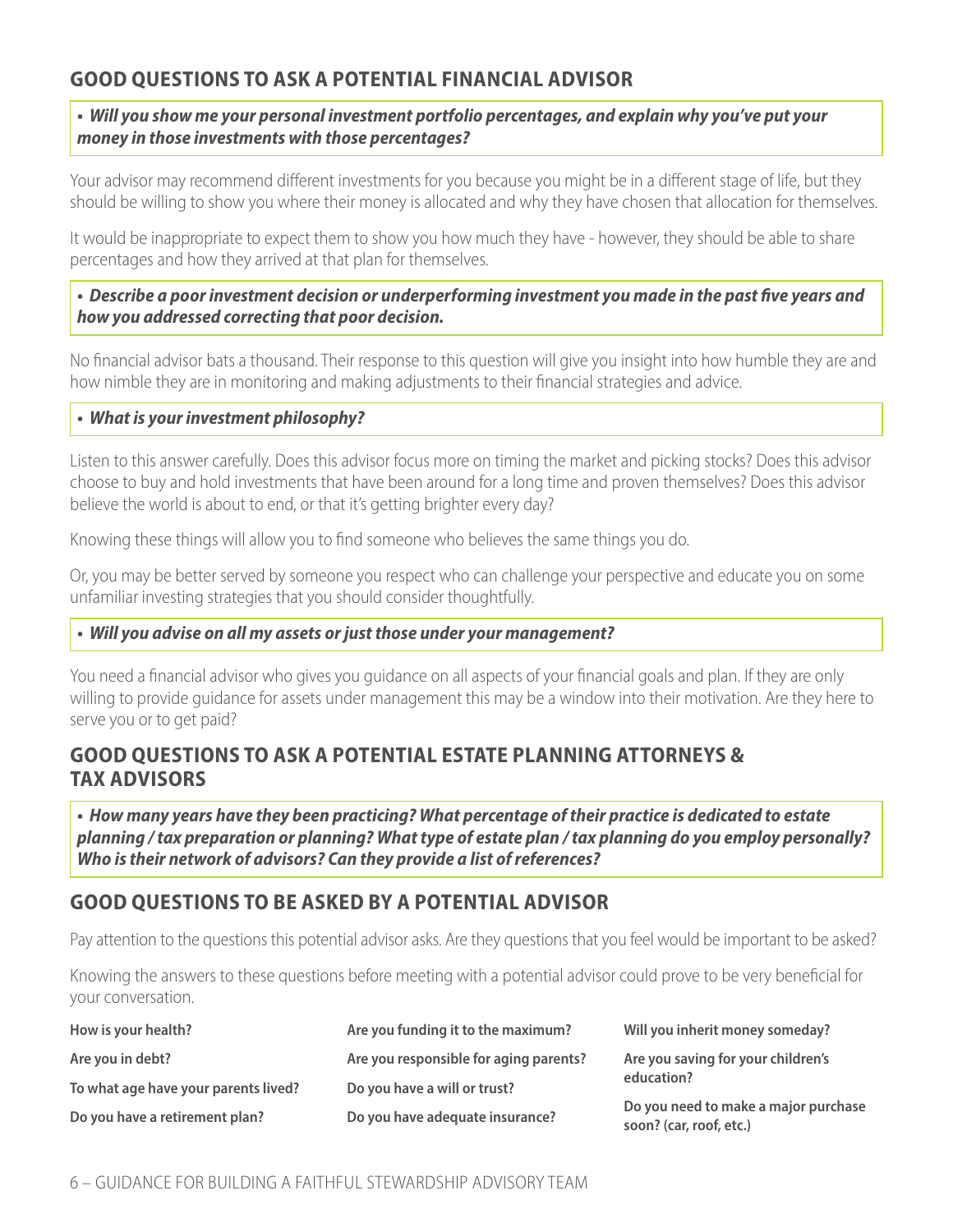# **4. HOW WILL YOU BE PAID FOR YOUR TIME AND SERVICE?**

#### *You are looking for a fair way to assess costs for services so that you can do mindful comparisons with other potential advisors for your team.*

#### *For Scripture says, … "The worker deserves his wages." 1 Timothy 5:18*

So you're online searching for a babysitter. One babysitter charges a flat rate of \$50 and another charges \$15 per hour, and yet another charges on duties performed (i.e. help with homework, transportation, cooking, cleaning, etc.). Which is the best rate? Well, there really isn't a definitive right choice for how compensation is structured. It all depends on your specific needs and situation. So knowing how your babysitter structures their compensation is crucial to your decision.

It's important to understand how advising service professionals are paid. Knowing these fee structures can help determine the type of advice you will receive.

#### **COMMON COMPENSATION STRUCTURES**

Here are the most common compensation arrangements:

Fee-only: This structure is also called "fee-for-service." The client pays the advisor for a specific service provided. Payment can be by the hour or based on a fixed price, retainer, percentage of assets managed, or a combination thereof.

**Commission-based:** In this fee structure, the advisor receives a percentage of the sale or premium from service companies after selling a product or service.

Commission-based advisors can have the right heart and can be educators, but it's important to get all the facts so you get a product that is a great benefit to you, not just a commission for the firm.

**Fee-based:** This approach is a combination of commission and fee-for-service models. It can be confusing because consumers often don't understand which part of the advice they're getting is "fee-only" and which part is subject to commissions.

Fee-based advisors can also have the right heart and can be doing what is best for you. What you are looking for is complete transparency on how they are being compensated and why they are recommending a certain service.

# **5. ARE YOU AT PEACE WITH THIS ADVISOR & THEIR ADVICE?**

*You are looking for wisdom from God through prayer that brings about a restfulness and peace in you.*

*If any of you lacks wisdom, you should ask God, who gives generously to all without finding fault, and it will be given to you. James 1:5*

*Do not be anxious about anything, but in every situation, by prayer and petition, with thanksgiving, present your requests to God. 7 And the peace of God, which transcends all understanding, will guard your hearts and your minds in Christ Jesus. Philippians 4:6*

If after asking the first four key questions you were still unable to make up your mind between two qualified babysitting candidates, how should you proceed toward making a decision?

It would be wise to consult three sources as you seek a wise and peace-bringing decision.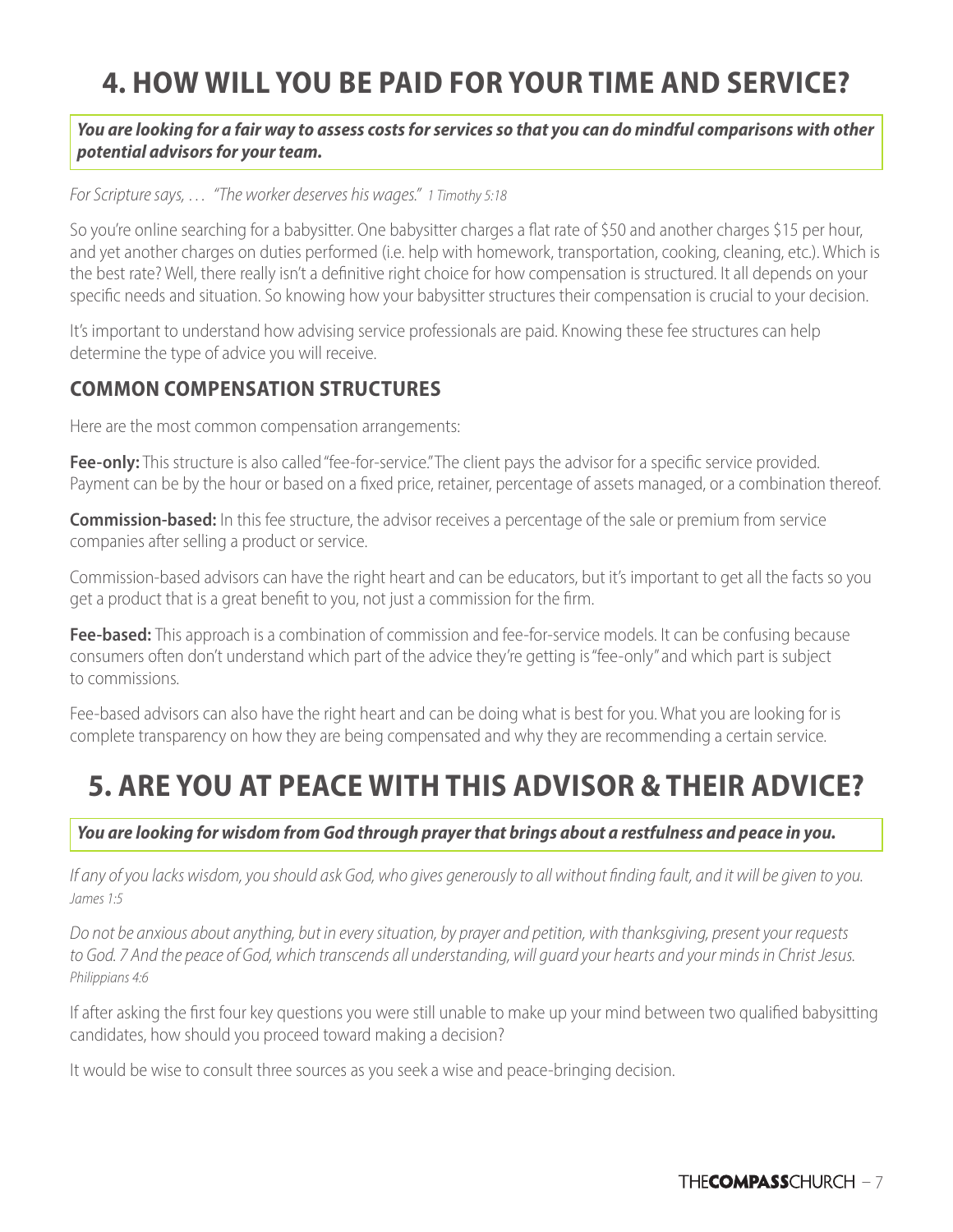## **CONSULTING THREE SOURCES FOR FINAL DISCERNMENT AND PEACE**

#### **First - Consult the Lord.**

Pray that God's presence, guidance, and peace help you as you select your Faithful Stewardship Advisory Team. Ask the Holy Spirit of God to guide you.

*But when he, the Spirit of truth, comes, he will guide you into all the truth. John 16:13*

**Next - Consult your spouse. If single consult with a trusted friend or family member** who is humble, older with more experience, wise, and handles their financial resources faithfully.

It is a good idea to have a partner engaged in this discernment process. If the potential advisor avoids educating your partner or neglects their input that should serve as a red flag. Even if you handle your finances primarily, your partner can be more discerning around character and trustworthiness. They may be better than you at feeling out the spiritual temperature of character traits and have the discernment to notice if they sense an individual is withholding information or is being less than transparent.

#### **Then - Consult with your children. (If applicable)**

Your children might not be old enough to make a cognitive final decision, but many of us have experienced the ways God has used our children to point out the simple truths of life when we are overthinking things. Often, the decisions you make with finances directly impact your children and affect multiple generations. Also, a majority of advisors inherent children as clients as they grow older just like a family doctor, attorney, or insurance agent.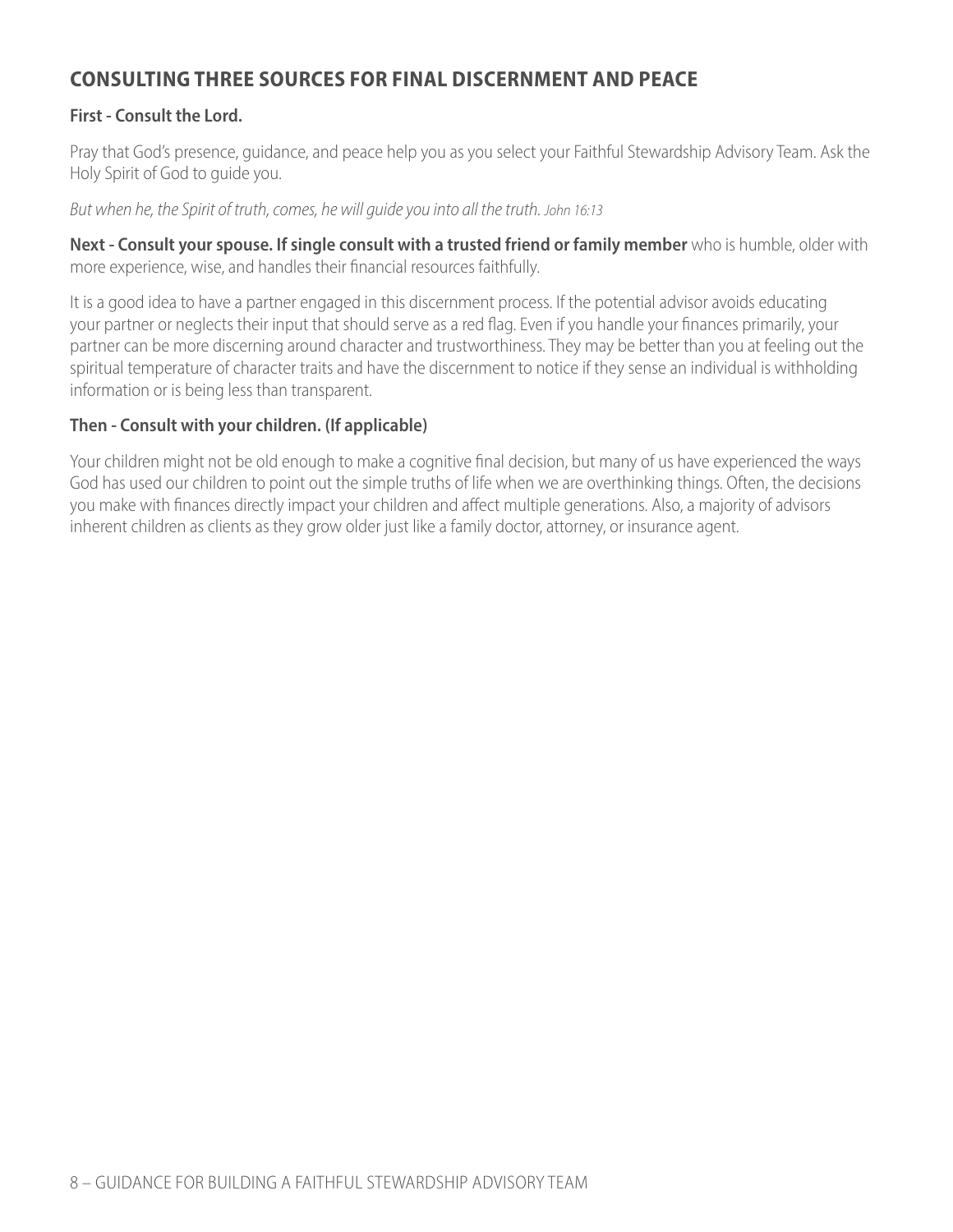# **RESOURCES FOR YOUR SEARCH**

### **LINKS**

**[Kingdom Advisors Directory](https://kingdomadvisors.com/find-a-professional/directory-search)** of competent professionals who are receiving ongoing biblical training, and are committed to technical competency, ethical standards, and they personally give and steward their own finances.

**[Ramsey Solutions Trusted Provi](https://www.ramseysolutions.com/trusted?snid=trusted-pros)ders** - Vetted professionals who can help provide information and advice regarding Insurance, Real Estate, Debt Elimination, Investing, and Taxes.

**[FINRA](https://www.finra.org/about)** - Every investor in America relies on one thing: fair financial markets. To protect investors and ensure the market's integrity, FINRA is a government-authorized not-for-profit organization that oversees U.S. broker-dealers. FINRA is authorized by Congress to protect America's investors by making sure the broker-dealer industry operates fairly and honestly. They oversee more than 624,000 brokers across the country—and analyze billions of daily market events.

**[FINRA BrokerCheck](https://brokercheck.finra.org)** - A free tool to confirm whether investment professionals and firms are licensed. It should be the first resource you turn to when choosing whether to start or continue doing business with a particular person or firm.

**[FINRA Fund Analyzer](https://tools.finra.org/fund_analyzer/)** - Automatically compare fees and analyze information on over 30,000 mutual funds, exchangetraded funds, exchange-traded notes, and money market funds.

## **FAQ'S ON THE COSTS OF WILLS & TRUSTS PREPARATION AND TIME IT TAKES TO PREPARE**

How much does a Simple Will vs. Will Plan (Simple+Living+POA-Power Of Attorney) vs. Trust Plan (Simple+Living+POA+Trust ) Cost?

• *(Simple) \$250-\$500; (Will Plan) \$375-\$1,000; (Trust Plan) \$800-\$4,000+*

How long does it take to create a will or trust?

• *(Simple) Approx 2 Hours; (Will Plan) Approx. 3 Hours; (Trust Plan) 4 Hours+ Time Funding Trust*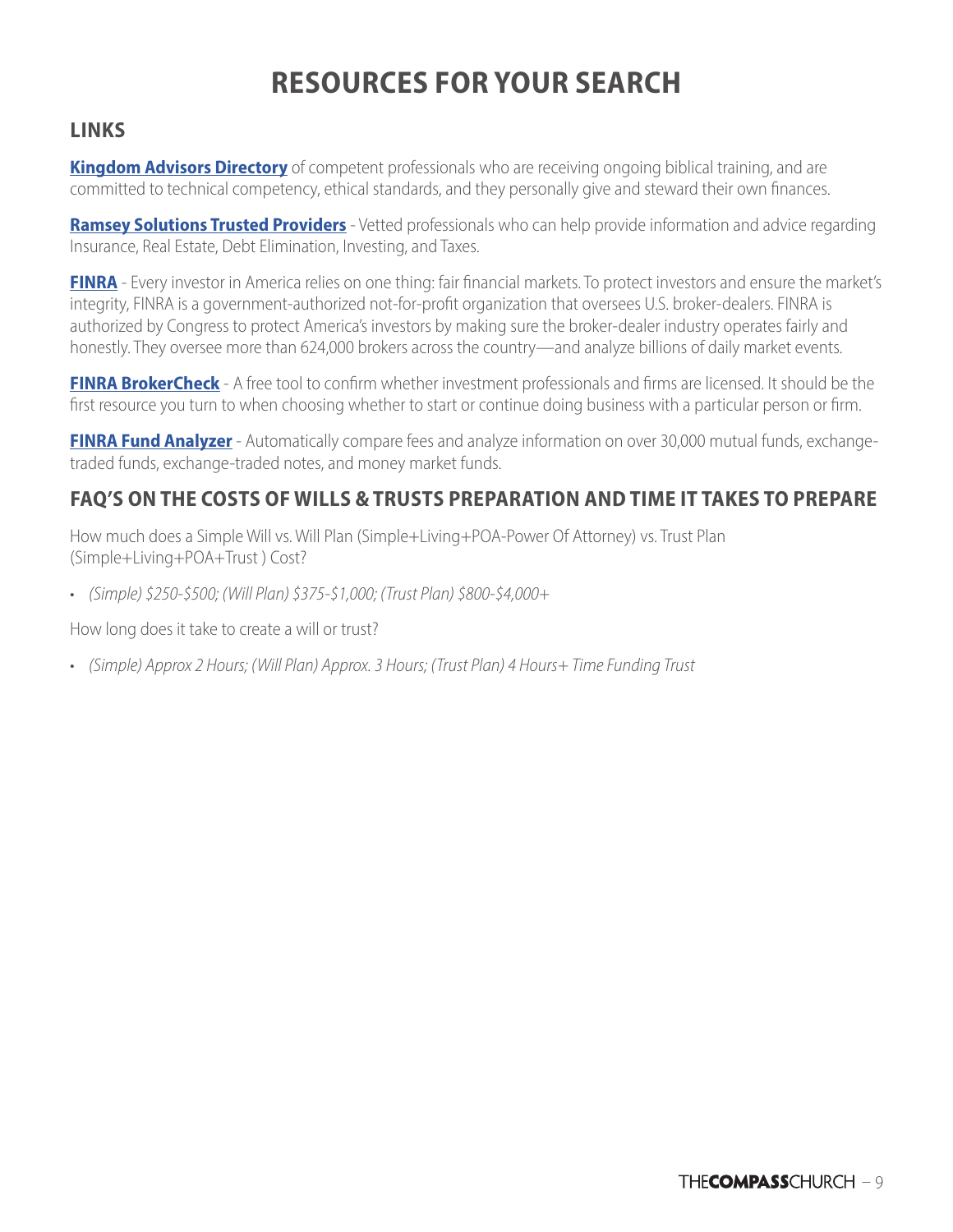## **ADVISOR TYPES, ROLES, AND HOW TO VET**

| <b>ADVISOR TYPE</b>                                           | <b>ROLE</b>                                                                                                                                                                                  | <b>HOW TO VET</b>                                                                                                                                                                                                                                                                                              |
|---------------------------------------------------------------|----------------------------------------------------------------------------------------------------------------------------------------------------------------------------------------------|----------------------------------------------------------------------------------------------------------------------------------------------------------------------------------------------------------------------------------------------------------------------------------------------------------------|
| <b>ACCOUNTANT</b><br>(CPA, PFS)<br><b>Tax Advice</b>          | Offer strategies for taking<br>advantage of the tax code in<br>ways that help you opt-out of<br>paying taxes and giving those<br>resources to causes you are<br>passionate about supporting. | A bachelor's degree with appropriate accounting courses<br>and then pass the Uniform CPA Exam. The number of<br>years in practice. Percentage of practice in estate planning.<br>What type of estate plan do you employ personally?<br>Who is their network of advisors? Do they have a list of<br>references? |
| <b>ATTORNEY</b><br>(J.D., Esq)<br><b>Legal Advice</b>         | Protect your assets and<br>document your decisions in a<br>legally valid form.                                                                                                               | Law school degree and pass the bar exam. The number of<br>years in practice. Percentage of practice in estate planning.<br>What type of estate plan do you employ personally? Who<br>is their network of advisors?                                                                                             |
| <b>FINANCE</b><br>(CFP, ChFC, CFA)<br><b>Financial Advice</b> | Grow your assets.                                                                                                                                                                            | Do they have the heart of a teacher? Are they able to<br>explain the options they are recommending in language<br>and with concepts that you understand?<br>Do you feel like they are a salesman or a teacher?                                                                                                 |

## **ADDITIONAL NOTES**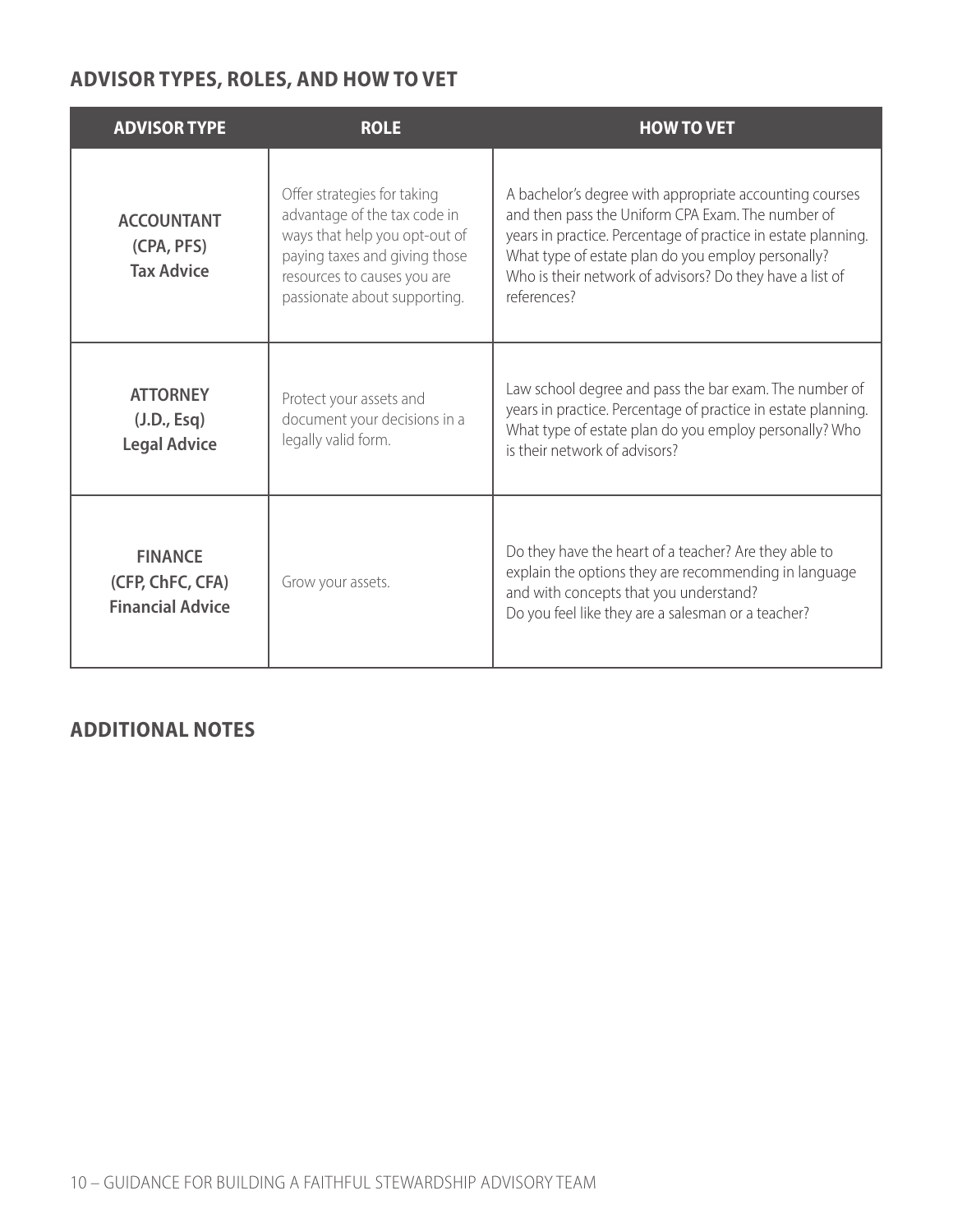## **HOMEWORK - ACTION PLAN - CHECKLIST**

| <b>ACTION ITEM</b>                                                                                                                                                                                                                                                                                                                                                                                                                                                                                                               | <b>TARGET DATE</b> | <b>COMPLETED</b> |
|----------------------------------------------------------------------------------------------------------------------------------------------------------------------------------------------------------------------------------------------------------------------------------------------------------------------------------------------------------------------------------------------------------------------------------------------------------------------------------------------------------------------------------|--------------------|------------------|
| Read - Guidance for Building a Faithful Stewardship - Advisory Team                                                                                                                                                                                                                                                                                                                                                                                                                                                              | Today              |                  |
| Prayerfully Put Homework Action Plan Together with Target Dates                                                                                                                                                                                                                                                                                                                                                                                                                                                                  |                    |                  |
| Consider and decide what types of advisors you currently need Put together a<br>list of advisors with whom you would like to connect. You can build your list with<br>recommendations from trusted friends or family members. CAUTION: It is not<br>always wise to hire a friend or family member. If you are considering this, make sure<br>you interview and vet two other potential candidates who are not friends or family<br>members. Visit the links in this document to see additional options for advisors<br>near you. |                    |                  |
| Interview your list of potential advisors with the "Five Key Questions To Ask" found in<br>this document. Many advisors who are still taking on new clients will give you a "free"<br>hour for interviewing and potential fit types of questions.                                                                                                                                                                                                                                                                                |                    |                  |
| Check client and peer references                                                                                                                                                                                                                                                                                                                                                                                                                                                                                                 |                    |                  |
| Consult with Spouse and/or Trusted Friend(s)                                                                                                                                                                                                                                                                                                                                                                                                                                                                                     |                    |                  |
| Consult with Children and Family                                                                                                                                                                                                                                                                                                                                                                                                                                                                                                 |                    | l.               |
| Pray for and receive God's peace regarding this decision                                                                                                                                                                                                                                                                                                                                                                                                                                                                         |                    |                  |
| Decide on your advisor(s)                                                                                                                                                                                                                                                                                                                                                                                                                                                                                                        |                    |                  |
| Meet with your advisor for counsel                                                                                                                                                                                                                                                                                                                                                                                                                                                                                               |                    |                  |
| After prayer and discerning peace is received  Act. Put your plan into place.                                                                                                                                                                                                                                                                                                                                                                                                                                                    |                    |                  |
| Review your plan and strategy at least annually. Put a date on the calendar                                                                                                                                                                                                                                                                                                                                                                                                                                                      |                    |                  |

### **TO BE CLEAR**

This *Guidance For Building A Faithful Stewardship Advisory Team* and all associated materials are intended to inspire and assist you with faithful stewardship information and instruction. This booklet is not an attempt to render legal, accounting, or other professional services. Your personal financial situation is unique and fact-dependent. Before making any decisions or implementing any financial strategy, you should consider obtaining information and advice from wise professionals who are fully aware of your circumstances.